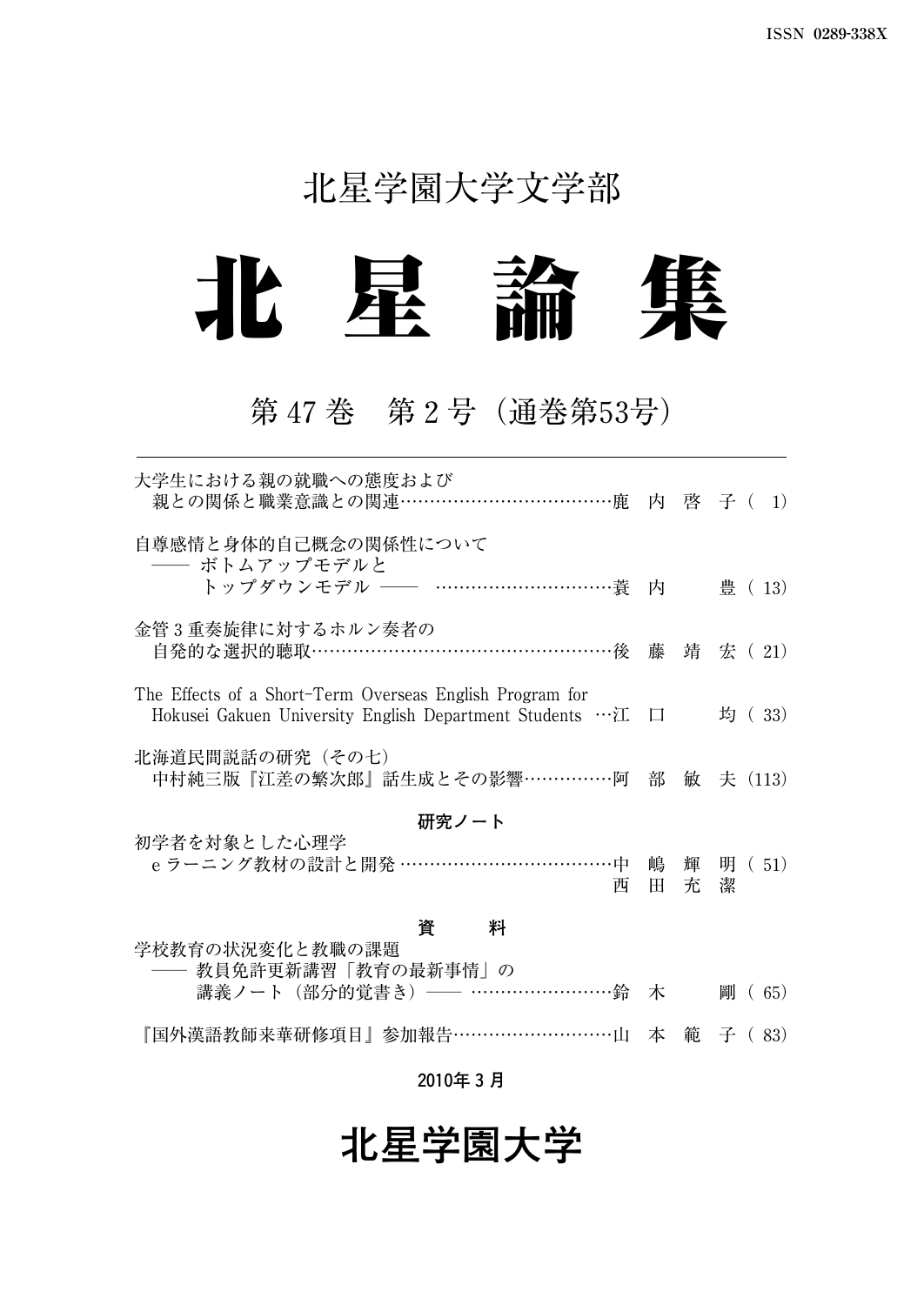#### **執筆者紹介**(掲載順)

| 鹿   | 内 | 啓  | 子 | 学<br>部<br>教<br>授<br>Ÿ |
|-----|---|----|---|-----------------------|
| 蓑   | 内 |    | 豊 | 学<br>部<br>教<br>授<br>文 |
| 徬   | 藤 | 靖  | 宏 | 文学部准教授                |
| ŸТ. | 口 |    | 均 | 文学部専任講師               |
| 中   | 嶋 | 輝  | 明 | 文学部准教授                |
| 西   | ⊞ | 充  | 潔 | 社会福祉学部准教授             |
| 鈴   | 木 |    | 剛 | 文学<br>部<br>教<br>授     |
| īП  | 本 | 範  | 子 | 文学部専任講師               |
| 阿   | 部 | 敏夫 |   | 文学<br>部<br>教<br>授     |

#### 北星学園大学文学部

北星論集 第47巻 第2号(通巻第53号)

2010年3月15日発行

- 編集代表者 **中村一浩**
- 発行所 **北星学園大学**

〒0048631 札幌市厚別区大谷地西2丁目3番1号

#### **HOKUSEI GAKUEN UNIVERSITY**

2-3-1, Oyachi Nishi, Atsubetsu-ku, Sapporo, 004-8631 Japan

印刷所 社会福祉法人 北海道リハビリー 〒0611195 北広島市西の里507番地1